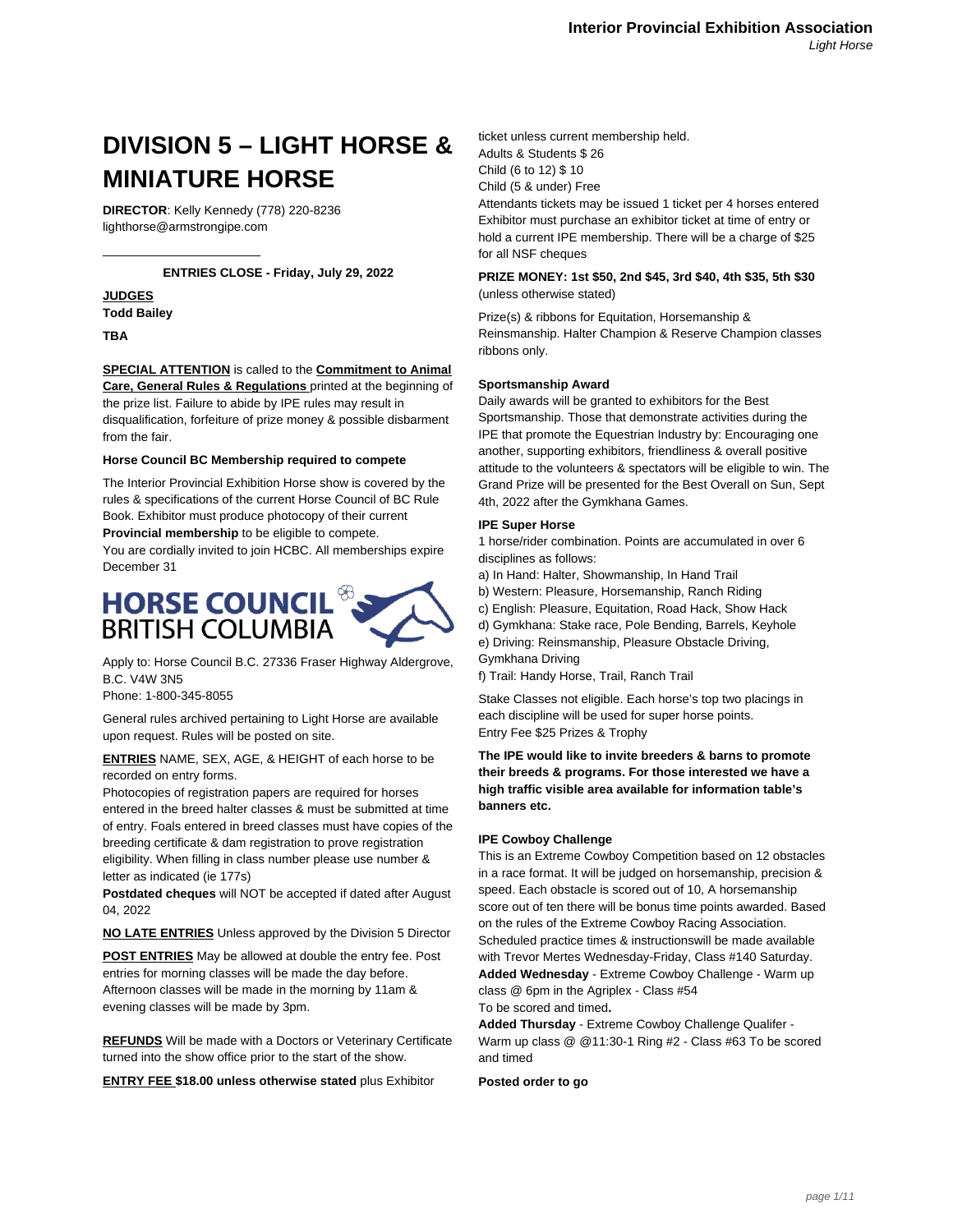#### **ENTRY FEE \$25 Jackpot payout**

#### **STABLING REGULATIONS**:

FEE: \$20 per day for Box Stalls \$15 per day for Miniature Horse Stalls non-refundable.

A SEPARATE \$25 per stall clean up deposit stall reservation cheque is to accompany entry forms.

Please date this cheque for Sept 5th, 2022 stall reservation/cleanup fee will NOT be refunded if exhibitor does not clean their stall or bring their horse. Due to limited stabling entries will be limited to the number of stalls available. Indicate on entry form whether stalls are required in either the Light horse or Miniature horse barn. Indicate on entry forms request to be stabled with others. Management will make reasonable

effort to accommodate special requests but reserves the right to stabling allotments. Absolutely no stall tags to be removed by exhibitors, any Exhibitor changing stalls or using stalls for tack room without express permission may be removed from the show, forfeiting all entry fees & prize money. All stalls & alleyways to be cleaned before 8am each day. Please keep alley way clean & tidy.

**Best Decorated Stall** Prize(s) for best stall or stalls will be awarded. Exhibitors are encouraged to include stall decorations as part of their exhibit to appeal to the general public. **2022 Theme**: \*\*OUR ROOTS RUN DEEP\*\*

#### **EXHIBITOR INFORMATION**

Arrival Times: Exhibitors not arriving on time may be refused entry. Earlier arrival can be arranged.

**Halter Open (Wed, Thurs)** Horses may arrive on the grounds prior to 10pm Tuesday night.

**Halter** horses may leave Wednesday at 5pm by permission from Director.

**Open Show - (Fri, Sat & Sun)** Horses to be on the grounds Thursday, between 7pm & 10pm, & **are required to stay after 8pm Sunday.** All horses remain stabled on the fair grounds for the duration of the show entered. Failure to comply will result in forfeiture of all prize money.

#### **General Rules AGES**

Junior Competitor: 13 years & under as of Jan 1st of the competition year.

Youth Competitor: 14-17 years as of Jan 1st of the competition year.

Senior Competitor: 18 years & over as of Jan 1st of the competition year.

The age of the horses shall date from the 1st of Jan of the year in which they were foaled.

Classes will be run as close to the prize list as possible, but the management reserves the right to change any order or time schedule or modify any classes they deem necessary. Classes may be combined, cancelled or split by management reflective of the number of entries. If a large class is split the judge will choose the top five from each half to return for final judging.

Barn calls are a courtesy only. Each competitor is responsible to report to the Whipper-In promptly. Failure to do so may lead to

disqualification from class. Gate holds must be requested at least 10 minutes to the start of the class & be agreed upon by the committee. All effort will be made to accommodate exhibitors if there is a conflict of time for an exhibitor to enter a class. The management reserves the right to disqualify an entry if a gate hold exceeds the time restrictions of the show. **No** person under the age of **18** years of age may exhibit a stallion. Numbers must be displayed while handling or riding anywhere on the ground. All horses ridden must be fully tacked with saddle & bridle.

Lunging permitted prior to 7am in the small holding ring only. No trotting or cantering outside designated warm-up areas.

**HOOF & WOOF-** No entry fee. Horses will navigate through a timed course. MAXIMUM of 10 entries will be accepted. This is an entertainment fun class. Must have entered one other class, horses must walk quietly to receive ribbons otherwise rider is to dismount & lead horse to receive ribbon.

**DRIVING HORSES-** Shall use appropriate light weight vehicle & light horse harness with breast collar. Drivers should exercise safe driving practices. Under no condition shall a bridle be removed from a horse while it is still put to a vehicle, this rule to apply even if halter is under bridle, nor shall the horse be left unattended while put to vehicle. Failure to comply will incur elimination. All driving horses must be hitched, warmed-up & shown in designated areas. Driving classes held in Ring #1 will be hitched in the adjacent hitch ring. Horses for the driving classes in Ring #2 will be hitched in the adjacent collecting ring. Driving horses must be accompanied by a header to & from Ring #1 to Ring #2 & vice versa.

All **Drivers** must always wear an approved HELMET with a secure harness when driving.

NO CROSS ENTRIES - miniature pony horse classes **All drivers** under the age of **14 years** must be accompanied by a knowledgeable **adult** horseman. Excluding miniature horses.

**HALTER HORSES-** Draft horse breeds may not enter in the light horse halter classes. No cross entries. Except for Sport Pony & Sport Horse halter. Horses in halter to be shown & judged according to breed specification rules.

There must be three eligible in the total aggregate of each breed of either sex to warrant a championship. First & second place winners make up the championship classes. The top two of each sex in mixed classes will be eligible for championship classes.

**\*NEW\* Walk/Trot Division-** Will only be held as an all-age class and will not be split out into age groups. Only one Horse/Rider combination is allowed per class. If a Horse/Rider combination is entered in the walk/trot division, they cannot cross enter into ANY walk/trot/canter or lope classes in the show. ( No hors concours).

**Walk/Trot High Point-** Points from Halter, Showmanship, English Pleasure, Western Pleasure, Equitation,Horsemanship and Trail points to count (7 classes)**.**

**English Pleasure Walk/ Trot-** The horse is to be shown at the walk/trot both ways of the ring at the order of the judge. May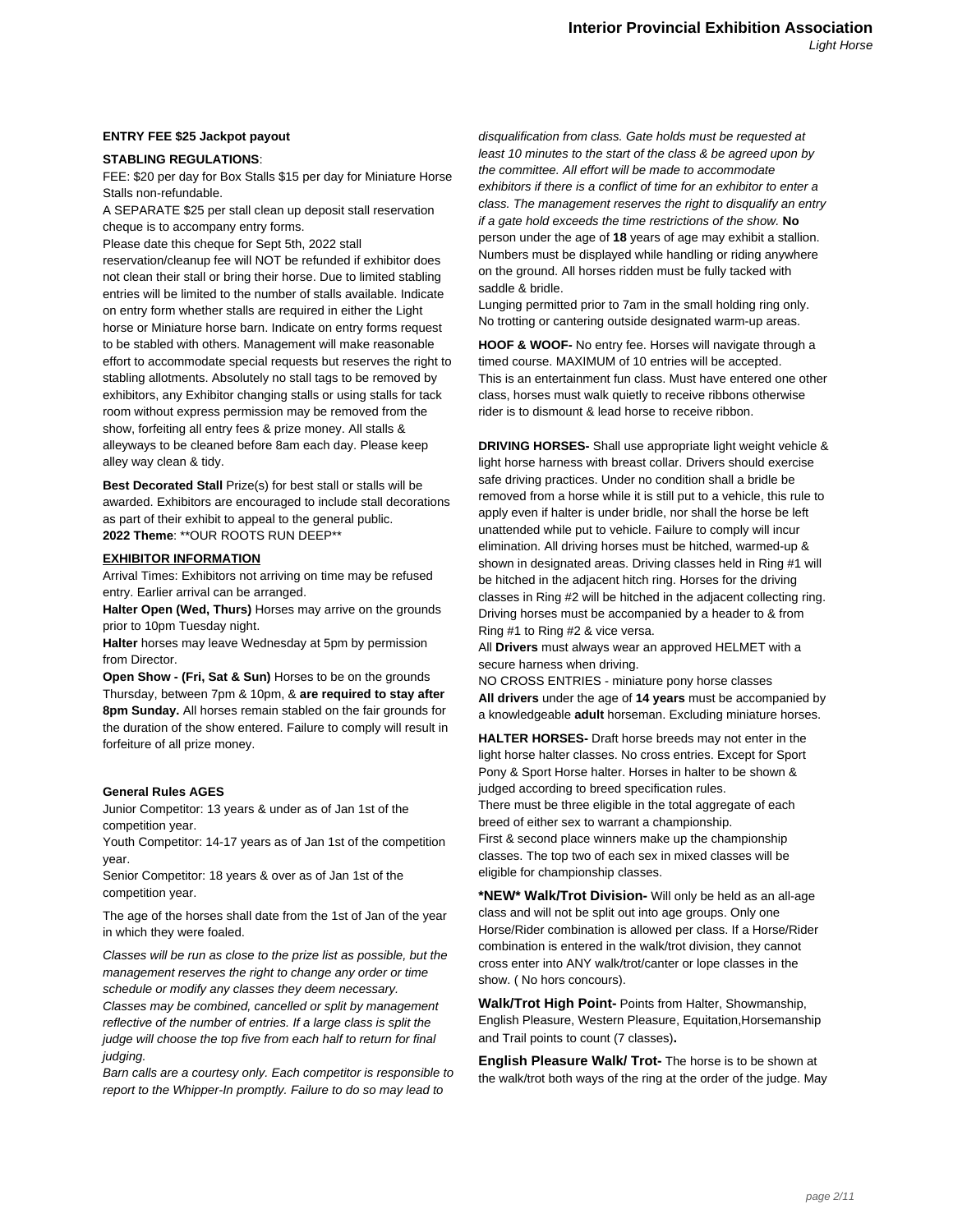not enter any cantering classes at the show. Horses may be asked to back up at the discretion of the judge.

**Western Pleasure Walk/Trot-** The horse is to be shown at the walk/trot both ways of the ring at the order of the judge. May not enter any loping classes at the show. Horses may be asked to back up at the discretion of the judge.

# **WEDNESDAY @ 9:00 AM - RING # 2**

# **ENTRY FEE \$18**

**Prizes: \$50, \$45, \$40, \$35, \$30 - Unless otherwise noted**

#### **Paint/Quarter Horse:**

**Prizes: \$50, \$45, \$40, \$35, \$30, \$25 - Unless otherwise noted**

- **1. Stallion, 3 years & older Prizes: \$50, \$45, \$40, \$35, \$30**
- **2. Brood Mares 3 years & over** Must be in foal for 2022 or Foaled in 2021. Breeding certificate required
- **3. Mares 3 years & older, not eligible for brood mare class**
- **4. Geldings: 3 years & older**
- **5. Colt, Filly Gelding, 2 years**
- **6. Colt Filly Gelding, Yearling**
- **7. Colt, Filly, Gelding, Foals**

**Paint/quarter Horse - Male: Champion & Reserve Champion Paint/quarter Horse - Female: Champion & Reserve**

#### **Thoroughbred/Warmbloods:**

**Prizes: \$50, \$45, \$40, \$35, \$30, \$25 - Unless otherwise noted**

- **9. Stallion, 3 years & older Prizes: \$50, \$45, \$40, \$35, \$30**
- **10. Brood Mares 3 years & over** Must be in foal for 2022 or Foaled in 2021. Breeding certificate required
- **11. Mares 3 years & older, not eligible for brood mare class**
- **13. Geldings: 3 years & older**
- **14. Colt, Filly Gelding, 2 years old**
- **15. Colt Filly Gelding, Yearling**
- **16. Colt, Filly, Gelding, Foals**

**Thoroughbred/warmbloods - Male, Champion & Reserve Thoroughbred/warmbloods - Female, Champion & Reserve**

#### **Arab/Morgan/Pinto/Welsh:**

**Prizes: \$50, \$45, \$40, \$35, \$30, \$25 - Unless otherwise noted**

- **18. Stallion, 3 years & older Prizes: \$50, \$45, \$40, \$35, \$30**
- **19. Brood Mare, 3 years & older** Must be in foal for 2022 or Foaled in 2021. Breeding certificate required
- **20. Mare, 3 years & older, not eligible for brood mare class**
- **22. Geldings, 3 years & older**
- **23. Filly, Colt, Gelding, 2-year-old**
- **24. Colt, Filly, & Gelding, Yearling**
- **25. Colt, Filly, Gelding, Foal**

**Arab/Morgan/Pinto/Welsh - Male, Champion & Reserve Arab/Morgan/Pinto/Welsh - Female, Champion & Reserve**

# **Any Other Breed:**

**Prizes: \$50, \$45, \$40, \$35, \$30, \$25 - Unless otherwise noted**

- **27. Stallion, 3 years & older Prizes: \$50, \$45, \$40, \$35, \$30**
- **28. Brood Mare, 3 years & older** Must be in foal for 2022 or Foaled in 2021. Breeding certificate required
- **29. Mare, 3 years & older, not eligible for brood mare class**
- **31. Geldings, 3 years & older**
- **32. Filly, Colt, Gelding, 2 years old**
- **33. Colt, Filly, & Gelding, Yearling**
- **34. Colt, Filly, Gelding, Foal**
- **Any Other Breed Male, Champion & Reserve**
- **Any Other Breed Female, Champion & Reserve**

**Sport Pony Type:**

- **36. Male under 14.2 H**
- **37. Female under 14.2 Sport Pony Type - Champion & Reserve**

From Classes 37 & 38

**Sport Horse Type:**

**39. Male 14.2 H & over 40. Female 14.2 H & over Sport Horse Type - Champion & Reserve Male Supreme of Show & Reserve Female Supreme of Show & Reserve**

# **WEDNESDAY @ 11:30 AM - RING #2**

#### **Showmanship English/Western:**

Pattern to be posted. The horse is the means by which the exhibitor demonstrates his/her ability to show a horse at halter. The ideal showmanship performance consists of a poised, confident, neatly attired exhibitor, leading a well-groomed & conditioned horse that quickly & efficiently performs the requested pattern with promptness, smoothness & precision. The exhibitor will show the horse in the posted pattern.

- **41. Showmanship: Senior 18 & over Prizes: \$50, \$45, \$40, \$35, \$30**
- **42. Showmanship: Youth 14 to 17 years Prizes: \$50, \$45, \$40, \$35, \$30**
- **43. Showmanship: Junior 13 & under Prizes: \$50, \$45, \$40, \$35, \$30**

# **WEDNESDAY @ 1:00PM - RING # 2**

#### **DRIVING REINMANSHIP:**

Entries to be judged on the skill & ability of the driver. To be shown both ways of the ring at a walk, slow trot, working trot, & strong trot, to stand quietly & back readily. Drivers may be requested to test individually to show their skill.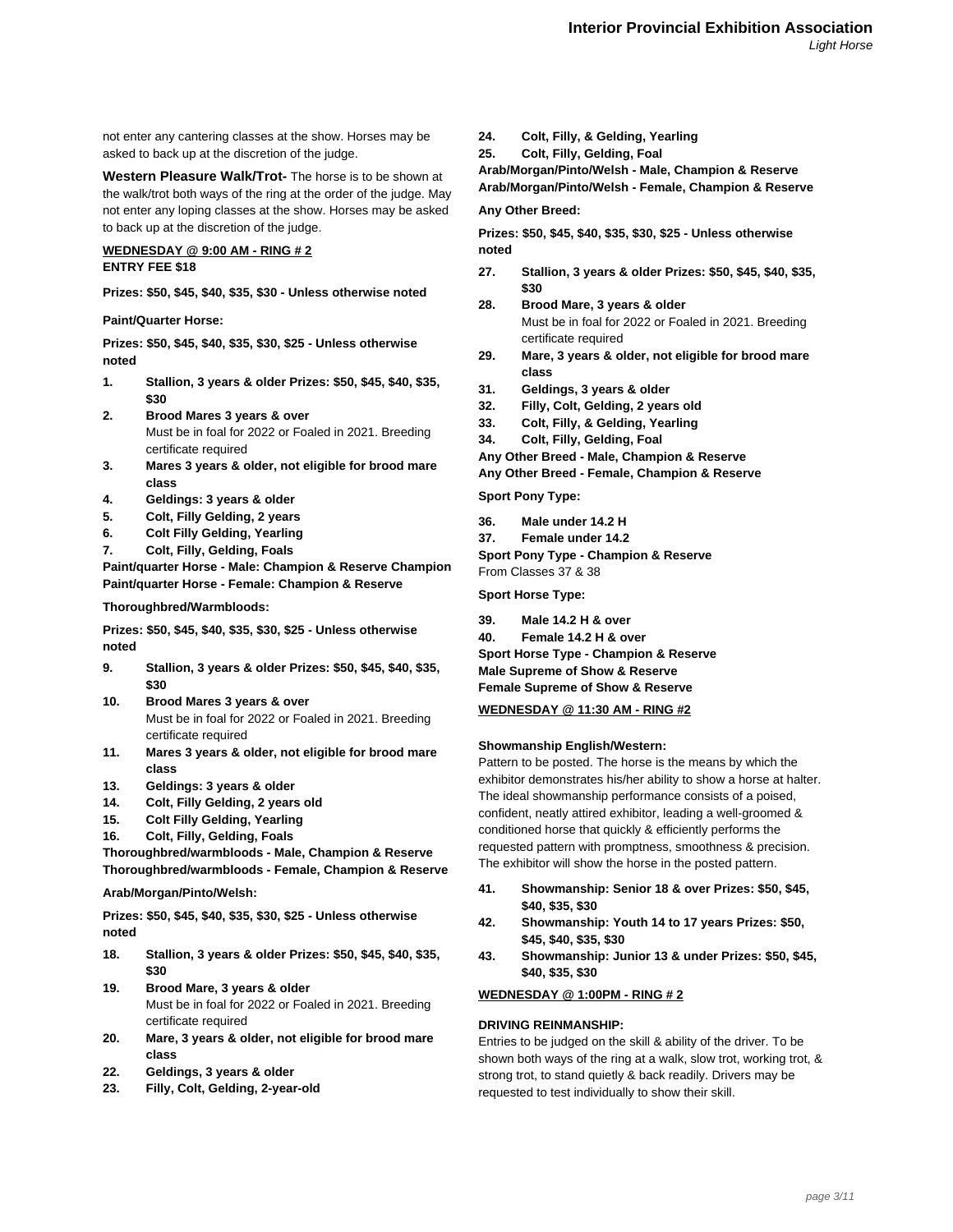- **48. Driving Reinsmanship, Miniature Horse Prizes: \$50, \$45, \$40, \$35, \$30**
- **49. Driving Reinsmanship: Pony 14.2 & under Prizes: \$50, \$45, \$40, \$35, \$30**
- **50. Driving Reinsmanship: Horse over 14.2 Prizes: \$50, \$45, \$40, \$35, \$30**

#### **IN HAND TRAIL:**

Open to ALL horses, all sizes, all breeds, posted order of go this class is an in - hand test of horse control & the handler's ability to guide the horse safely through a series of obstacles. May be shown in English or Western attire. Horse will be shown over & through a series of 6 - 10 obstacles. Emphasis is placed on safety, the horses Manners & response to the handler & quality of the movement. Handler may be asked to move on after 3 disobedience at the same obstacle NO CROSS ENTRY

- **51. In Hand Trail, Miniature Horse, (Tri Challenge) Prizes: \$50, \$45, \$40, \$35, \$30**
- **52. In Hand Trail, Youth / Junior Prizes: \$50, \$45, \$40, \$35, \$30**
- **53. In Hand Trail, Senior Prizes: \$50, \$45, \$40, \$35, \$30**

#### **WEDNESDAY @ 6:00PM - AGRIPLEX**

# **EXTREME COWBOY CHALLENGE WARM-UP: ENTRY FEE \$25**

**Prizes: 1st \$50, 2nd \$45, 3rd \$40, 4th \$35, 5th \$30**

**54. Extreme Cowboy Challenge Warm-Up Prizes: \$50, \$45, \$40, \$35, \$30**

#### **THURSDAY @ 7:00 AM - AGRIPLEX**

Riding warm up - Safety considerations will be monitored

#### **THURSDAY @ 9:00AM - RING # 2**

#### **PLEASURE DRIVING:**

To be shown both ways of the ring at a flat-footed walk, ordinary trot, & strong trot, & to stand quietly. A collected & or extended trot may be requested. To be judged 60% on manners, performance & style, 40% on breed type & conformation.

- **55. Pleasure Driving, Miniature Horse, Junior Prizes: \$50, \$45, \$40, \$35, \$30**
- **56. Pleasure Driving, 14.2 & under, Junior Prizes: \$50, \$45, \$40, \$35, \$30**
- **57. Pleasure Driving, over 14.2, Junior Prizes: \$50, \$45, \$40, \$35, \$30**
- **58. Country Horse Driving Class, Miniature Horse Prizes: \$50, \$45, \$40, \$35, \$30**
- **59. Country Horse Driving Class, Pony 14.2 & under Prizes: \$50, \$45, \$40, \$35, \$30**
- **60. Country Horse Driving Class, Horse over 14.2 Prizes: \$50, \$45, \$40, \$35, \$30**

#### **DRIVE & RIDE:**

To be driven single in a two-wheel cart. Single horse/pony to be shown in two concurrent sections: The entry may be two different people (one driver/one rider) or the same person.

Removal of the bridle while the horse/pony is put to a vehicle will incur immediate elimination. Two grooms may assist with unharnessing & saddling. Vehicle must be removed. In Harness: To be shown to a suitable pleasure driving vehicle, both ways of the arena at a walk, slow trot, working trot, & a strong trot. To stand quietly & rein back. Under Saddle: To be shown both ways of the arena at a walk, trot & canter. To stand quietly & to rein back. 50% on performance, manners, way of going & suitability in harness. 50% on performance, manners, way of going under saddle.

# **61. Drive & Ride**

#### **Miniature Horse Versatility:**

Miniature Horse to be judged as a driving horse then judged at halter, then required to Jump, 1 groom may assist with removing harness **NO** wheel barrels allowed.

**62. Miniature Horse Versatility Prizes: \$50, \$45, \$40, \$35, \$30**

#### **THURSDAY @ 11:30- 1:00 RING #2**

Riding warm up - Safety considerations will be monitored

#### **THURSDAY @ 12:30 - 2:00 PM - RING #1**

#### **EXTREME COWBOY CHALLENGE QUALIFIER**

**63. Extreme Cowboy Challenge Qualifer** Entry fee \$25

#### **MINIATURE HORSES ONLY**

**Thurs Sept 1, at 4pm in the Agriplex**

Classes 67 - 99 Sponsored in the memory of Laurence Humphreys

All miniature horses entering the **halter** classes must be 38 inches or under & must be registered with a recognized Miniature Horse Registry (no mules or donkeys). A copy of the registration papers to be attached to entry forms at the time of entry. 2022 foals: a copy of the registration papers must be in the IPE office before the fair starts. Miniature horses entered in driving/performance classes do not need to be registered. Stalling: All miniature horse barn stalls to be stripped right after use & **IF** required re-bedded, See convener regarding rebedding. Tack room, corral & cart storage to be used only by exhibitors stabled in the Miniature Horse Barn. **Space is limited.**

#### **Miniature Horse Tri Challenge**

**Demonstrating the versatility & athletic ability of the miniature horse. Points accumulated for the following classes. Denoted as TC. In Hand Trail (#51), Obstacle Driving (#121). In Hand Hunter (#162 to 167)**

# **Entry Fee \$25 Prize Money Jackpot**

**Classes:** No person under the age of **18** years of age may exhibit a stallion.

**No** driving of a hitch allowed outside of the arena, except in the designated area. Horses to be already hitched & then walked to designated area. 1st & 2nd place horses from the Open Halter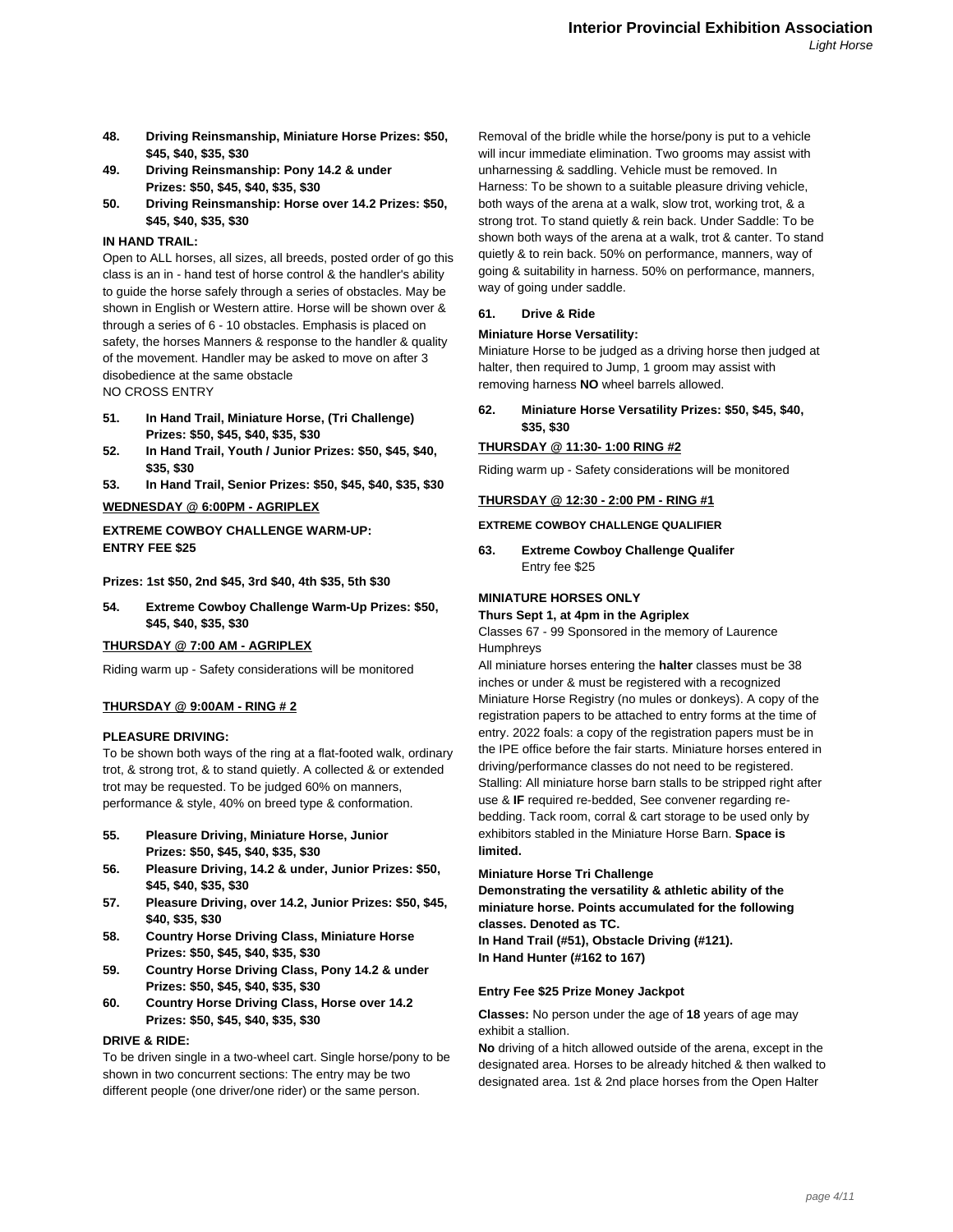classes only to remain for the championship classes. (Youth halter classes not eligible) 1st place horse from the championship classes are to remain for the Supreme Halter horse Class.

**Liberty Class: CD's ONLY** Music must be ready to go. **Dress Code:** Handlers, Drivers & headers are expected to be appropriately attired. As per IPE rules **HELMETS MUST BE WORN** for all Driving classes. **JUNIORS** must always wear a HELMET when driving.

Ages: Senior 18 years & over as of Jan 1, 2022 Youth Showmanship 13 to 18 years, as of Jan 1, 2022 Junior Showmanship 12 years & under as of Jan 1, 2022 **\*\*18 year olds can show as seniors and youth\*\***

- **64. Miniature Horse Only: Youth Halter Obstacle Prizes: \$50, \$45, \$40, \$35, \$30**
- **65. Miniature Horse Only: Adult Halter Obstacle Prizes: \$50, \$45, \$40, \$35, \$30**
- **66. Miniature Horse Only: Open Jumper Prizes: \$50, \$45, \$40, \$35, \$30**
- **67. Miniature Horse Only: Youth Liberty Prizes: \$50, \$45, \$40, \$35, \$30**
- **68. Miniature Horse Only: Adult Liberty Prizes: \$50, \$45, \$40, \$35, \$30**
- **69. Miniature Horse Only: Junior Youth Showmanship Prizes: \$50, \$45, \$40, \$35, \$30** 7 & under
- **70. Miniature Horse Only: Junior Youth Showmanship Prizes: \$50, \$45, \$40, \$35, \$30** 8 to 12 yrs.
- **71. Miniature Horse Only: Youth Showmanship Prizes: \$50, \$45, \$40, \$35, \$30** 13 to18 yrs.
- **72. Miniature Horse Only: Adult Showmanship Prizes: \$50, \$45, \$40, \$35, \$30**
- **73. Miniature Horse Only: Youth Halter, Gelding any age Prizes: \$50, \$45, \$40, \$35, \$30**
- **74. Miniature Horse Only: Youth Halter, Mare Any Age Prizes: \$50, \$45, \$40, \$35, \$30**
- **75. Miniature Horse Only: Solid Coloured Horse Prizes: \$50, \$45, \$40, \$35, \$30**
- **76. Miniature Horse Only: Multi Coloured Horse Prizes: \$50, \$45, \$40, \$35, \$30**
- **77. Miniature Horse Only: Fillies & Mares, Open Prizes: \$50, \$45, \$40, \$35, \$30**
- **78. Miniature Horse Only: Open 2yr old & under Males Prizes: \$50, \$45, \$40, \$35, \$30**
- **79. Miniature Horse Only: Gelding, Open 2 yr. old & under Prizes: \$50, \$45, \$40, \$35, \$30**
- **80. Miniature Horse Only: Open Senior Mare Prizes: \$50, \$45, \$40, \$35, \$30**
- **81. Miniature Horse Only: Open Senior Stallion Prizes: \$50, \$45, \$40, \$35, \$30**
- **82. Miniature Horse Only: Open Gelding Prizes: \$50, \$45, \$40, \$35, \$30**

**Miniature Horse Only: Grand Champion Mare or Filly** Ribbons only

**Miniature Horse Only: Grand Champion Stallion or Colt** Ribbons only **Miniature Horse Only: Grand Champion Gelding** Ribbons only **Miniature Horse Only: Supreme Champion of the Show** Banner only

# **FRIDAY @ 8:00AM - RING #1**

# **RANCH RIDING HORSE:**

The horse should reflect the versatility, attitude & movement of a working horse, the horse's performance should simulate a horse riding outside the confines of an arena & that of a working ranch horse. This class should show the horse's ability to work at a forward working speed while under control by the rider. Light contact should be rewarded & horse shall not be shown on a full drape of reins. The overall manners & responsiveness of the horse while performing the maneuver requirements & the horse's quality of movement are the primary considerations offered as an all age class for open, amateur, youth & for horses 3 years & older. **Posted Order of Go**

**Entry Fee \$25** (if only entering 1 class)

# **\$1500 IPE TRI CHALLENGE: RANCH RIDING HORSE** must

enter all three classes, Ranch Riding Pattern (83) Ranch Riding Trail (120), Ranch Riding Rail (175) (please add Tri in front of your class)

**Entry Fee:** \$60. includes entry fee for all **3** classes. 1st \$450, 2nd \$350, 3rd \$250, 4th \$200, 5th \$150, 6th 100 (point system from all 3 classes to determine winners)

# **83. Ranch Riding Horse: Pattern Prizes: \$50, \$45, \$40, \$35, \$30, \$25**

# **FRIDAY @ 9:00AM - RING #2**

# **IPE ROAD HACK:**

Open to horses & ponies. Horses/Ponies to enter at a walk. To be shown at a flat-footed walk with a reasonably loose rein, trot, strong trot, easy canter & hand gallop. Only eight horses to gallop at one time. To be judged 55% performance, 15% conformation, 20% substance &10% manners.

\*\*Classes may be split if entries warranted\*\*

- **84. Road Hack: Sr over 15.2h Prizes: \$50, \$45, \$40, \$35, \$30, \$25**
- **85. Road Hack: Sr 15.2h & under Prizes: \$50, \$45, \$40, \$35, \$30, \$25**
- **86. Road Hack: Youth Prizes: \$50, \$45, \$40, \$35, \$30, \$25**
- **87. Road Hack: Junior Prizes: \$50, \$45, \$40, \$35, \$30, \$25**

# **IPE SHOW HACK:**

Open to horses & ponies. To enter the ring at a walk, to be shown at a walk, trot, canter, hand gallop, collected & extended gaits to be called for to stand quietly. Only eight horses to hand gallop at one time.

To be judged 55% performance, 20% quality, 15% conformation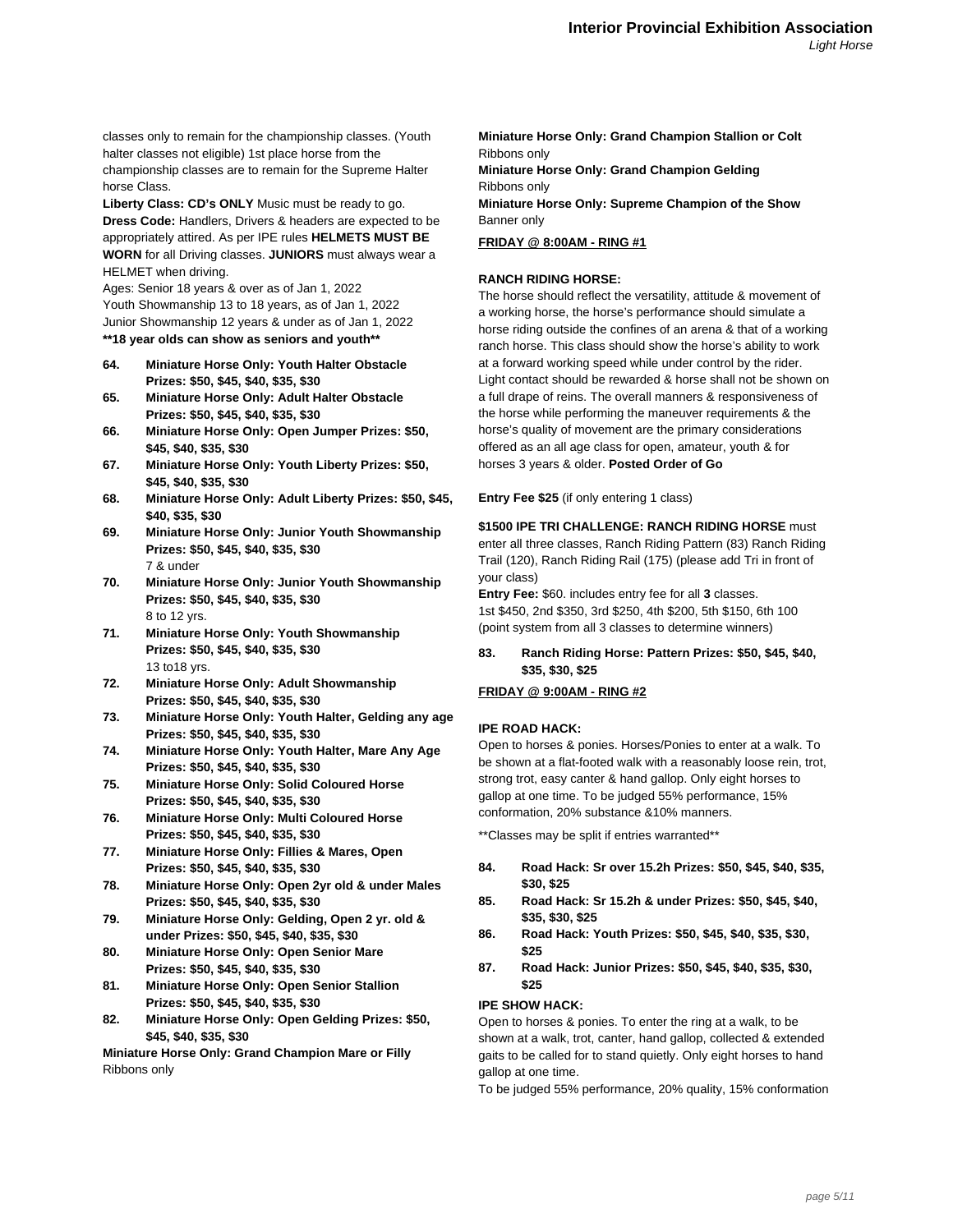& 10% manners.

- **88. IPE Show Hack: over 15.2h Prizes: \$50, \$45, \$40, \$35, \$30, \$25**
- **89. IPE Show Hack: 15.2h & under Prizes: \$50, \$45, \$40, \$35, \$30, \$25**

#### **ENGLISH PLEASURE:**

To be shown at a flat-footed walk, normal trot & easy canter, not to gallop, light contact to be maintained. To be judged on 45% performance, 40% manners & 15% conformation.

- **90. Request Class English Pleasure Prizes: \$50, \$45, \$40, \$35, \$30, \$25** Open to horse & ponies in their first year of showing under saddle.
- **91. English Pleasure: Senior over 15.2h Prizes: \$50, \$45, \$40, \$35, \$30, \$25**
- **92. English Pleasure: Senior 15.2h & under Prizes: \$50, \$45, \$40, \$35, \$30, \$25**
- **93. English Pleasure: Youth Prizes: \$50, \$45, \$40, \$35, \$30, \$25**
- **94. English Pleasure: Junior Prizes: \$50, \$45, \$40, \$35, \$30, \$25**
- **95. English Pleasure: Walk Trot**

#### **IPE HUNTER UNDER SADDLE:**

Open to horses & ponies 60% performance, manners, way of going, 40% conformation, quality, substance.

- **96. Hunter Under Saddle: Over 15.2 Prizes: \$50, \$45, \$40, \$35, \$30**
- **97. Hunter Under Saddle: 15.2 & Under Prizes: \$50, \$45, \$40, \$35, \$30, \$25**
- **98. Hunter Under Saddle: Pony Prizes: \$50, \$45, \$40, \$35, \$30, \$25**

#### **FRIDAY @ 1:00PM - RING #2**

#### **WESTERN PLEASURE:**

To be shown at a walk, jog & lope both ways of the ring on a reasonably loose rein without undue restraint.

- **99. Western Pleasure: Senior (Mares) Prizes: \$50, \$45, \$40, \$35, \$30, \$25**
- **100. Western Pleasure: Senior (Gelding & Stallions) Prizes: \$50, \$45, \$40, \$35, \$30, \$25**
- **101. Two Handed Western Pleasure: Junior (Horse or Pony 6 years & under) Prizes: \$50, \$45, \$40, \$35, \$30, \$25**

May be shown in either a hackamore or snaffle bit

- **102. Western Pleasure: Youth /Junior Prizes: \$50, \$45, \$40, \$35, \$30, \$25**
- **103. Request Western Pleasure: Prizes: \$50, \$45, \$40, \$35, \$30, \$25**

Open to all horse & ponies in their first year of showing

**104. Western Pleasure: Walk Trot**

#### **WESTERN HORSEMANSHIP:**

Pattern to be posted. Open to all horses & ponies. Riders will be judged on seat, hands, ability to control & show horse. Results as shown by performance of the horse are NOT to be

considered more important than the method used by the rider. The judge will ask each rider to work individually. The judge will use this individual work to determine the top riders to be called back for rail work.

PRIZES & RIBBONS ONLY

- **105. Western Horsemanship: Senior**
- **106. Western Horsemanship: Youth**
- **107. Western Horsemanship: Junior**
- **108. Western Horsemanship: Walk/Trot**

## **PLEASURE DRIVING:**

To be driven single in a two-wheel cart or 4 wheel carriage. To be shown both ways of the ring at a flat-footed walk, ordinary trot, & strong trot, & to stand quietly. A collected &/or extended trot may be requested. To be judged 60% on manners, performance & style, 40% on breed type & conformation.

- **109. Pleasure Driving: Jr, Int or Sr Driver Prizes: \$50, \$45, \$40, \$35, \$30, \$25**
- **110. Pleasure Driving: Miniature Horse Prizes: \$50, \$45, \$40, \$35, \$30, \$25**
- **111. Pleasure Driving: Pony, Sr 14.2 & under Prizes: \$50, \$45, \$40, \$35, \$30, \$25**
- **112. Pleasure Driving: Horse Sr over 14.2 Prizes: \$50, \$45, \$40, \$35, \$30, \$25**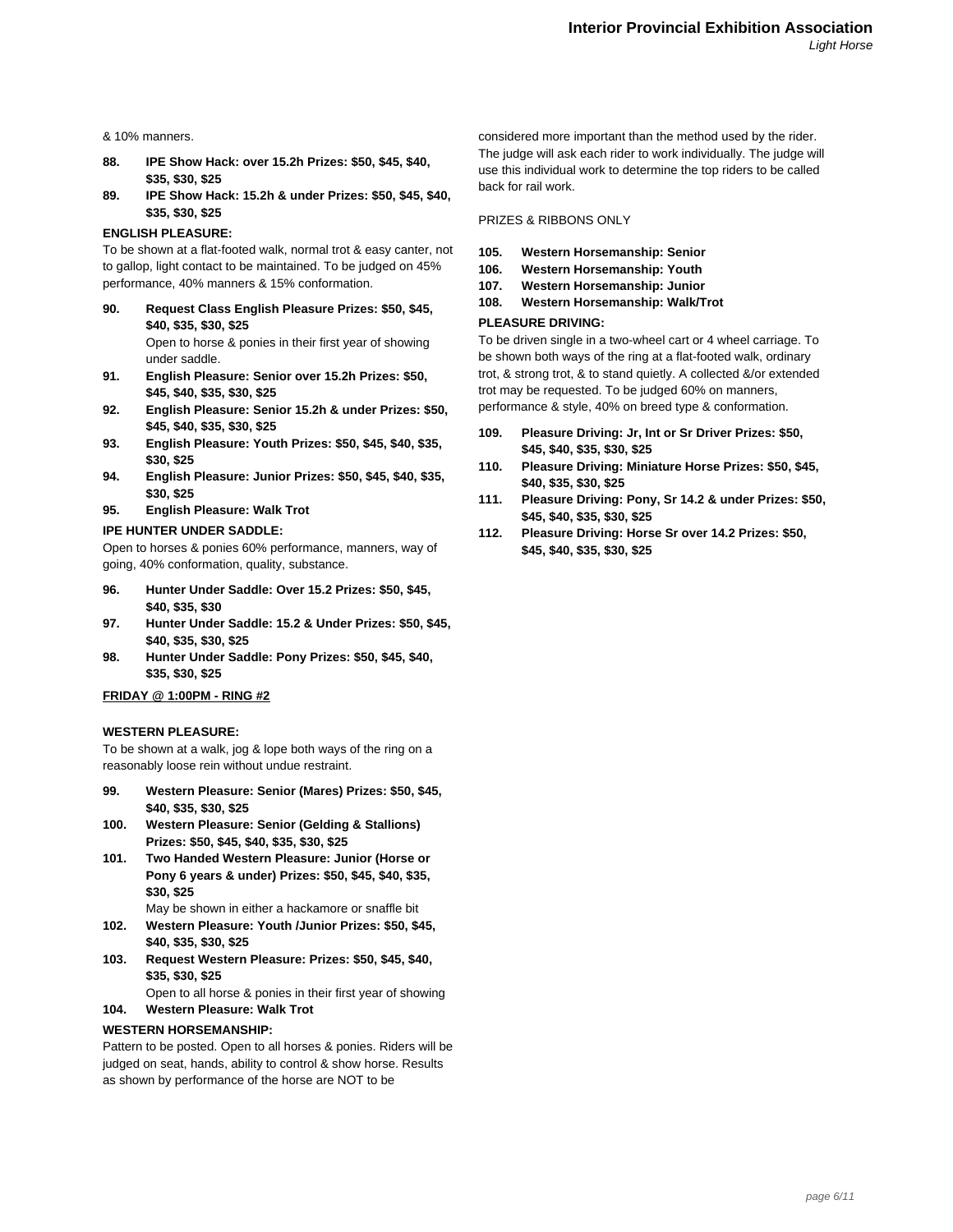# **FRIDAY @ 7:00PM - AGRIPLEX**

**113S. \$500 Western Pleasure Stake Jr/Youth Prizes: \$200, \$150, \$75, \$50, \$25**

Must have shown in one other Western Pleasure Class **Entry Fee:** \$35

**114S. \$500 English Pleasure Stake: 15.2 & under. Prizes: \$200, \$150, \$75, \$50, \$25** Must have shown in one other English Pleasure Class **Entry Fee: \$35**

#### **\$500 SHOW HACK STAKE:**

Must have shown in a show hack class. Open to horses & ponies. To enter the ring at a walk, to be shown at a walk, trot, canter, hand gallop, collected & extended gaits, to be called for to stand quietly. Only eight horse to hand gallop at one time. To be judged 55% performance 20% quality, 15% conformation & 10% manners.

#### **Entry Fee:** \$35

- **115S. \$500 Show Hack Stake: 15.2 & under Prizes: \$200, \$150, \$75, \$50, \$25**
- **116S. \$500 Show Hack Stake: over 15.2 Prizes: \$200, \$150, \$75, \$50, \$25**

#### **HANDY/ TRAIL HORSE/PONY:**

The Handy/Trail horse class is the performance of a safe, sensible, well mannered horse over a course of obstacles. This class will be judged on the performance of the horse over the obstacles, with emphasis on manners, response to the ride & attitude. May be ridden English or Western. "Order of go" to be posted.

- **117. Handy/ Trail Horse: Youth or Junior Prizes: \$50, \$45, \$40, \$35, \$30, \$25**
- **118. Handy/ Trail Horse: Senior Prizes: \$50, \$45, \$40, \$35, \$30, \$25**
- **119. Handy/Trail: Walk/ Trot**

# **SATURDAY @ 8:00AM - RING #1**

#### **RANCH RIDING HORSE: TRAIL**

This class will be judged on performance of the horse over the obstacles. Emphasis on manners, response to the exhibitor & on how the partnership of the horse/rider works together. Credit will be given to horses showing the capability of picking their own way through the course when obstacles warrant it & exhibiting trust in the rider when negotiating more difficult obstacles. Breast collar & back cinch are recommended. Attire & tack should be clean & presentable, silver is discouraged. No tail extensions, hoof polish or banded/ braided manes allowed. **Entry Fee: \$25 (if only entering one class)**

#### **120. Ranch Riding Horse (Trail) Prizes: \$50, \$45, \$40, \$35, \$30, \$25**

**SATURDAY @ 10:30AM - RING #1**

#### **121S. IPE COWBOY CHALLENGE - 10:30AM - RING #1 Prizes: \$250, \$150, \$125, \$100, \$75** ENTRY FEE \$30

This is an Extreme Cowboy competition based on 12 obstacles in a race format. It will be judged on horsemanship, precision & speed. Each obstacle is scored out of 10, horsemanship score. Each out of 10 & bonus time points awarded as well

# **SATURDAY @ 8:00AM - RING # 2**

# **OBSTACLE PLEASURE DRIVING:**

(Single & at a trot). Drivers negotiate a course of paired markers in the order of course posted. After two refusals at the same obstacle the judge may ask the driver to proceed to the next obstacle. Driver may walk the course.

- **122. Obstacle Pleasure Driving: Miniature Horse (Tri Challenge) Prizes: \$50, \$45, \$40, \$35, \$30, \$25**
- **123. Obstacle Pleasure Driving: Pony under 14.2 Prizes: \$50, \$45, \$40, \$35, \$30, \$25**
- **124. Obstacle Pleasure Driving: Horse 14.2 & over Prizes: \$50, \$45, \$40, \$35, \$30, \$25**

# **PLEASURE DRIVING STAKE:**

To be shown both ways of the ring at a flat-footed walk, ordinary trot, & strong trot, & to stand quietly. A collected &/or extended trot may be requested. To be judged 60% on manners, performance & style, 40% on breed type & conformation. Must have shown in one other pleasure driving class **NO CROSS ENTRY**

#### **Entry Fee: \$35**

**125S. \$500 Miniature Horse Pleasure Driving Stake Prizes: \$200, \$150, \$75, \$50, \$25**

Must have shown in one other pleasure driving class **126S. \$500 Pleasure Driving Stake: 14.2 & under**

- **Prizes: \$200, \$150, \$75, \$50, \$25** Must have shown in one other pleasure driving class
- **127S. \$500 Pleasure Driving Stake: over 14.2 Prizes: \$200, \$150, \$75, \$50, \$25**

Must have shown in one other pleasure driving class

#### **MINIATURE HORSE JUMPER CLASS:**

- **128. Miniature Horse: Youth Jumper 12 years & under Prizes: \$50, \$45, \$40, \$35, \$30, \$25**
- **129. Miniature Horse: Youth Jumper 13 to 18 years Prizes: \$50, \$45, \$40, \$35, \$30, \$25**
- **130. Miniature Horse: Adult Jumper Prizes: \$50, \$45, \$40, \$35, \$30, \$25**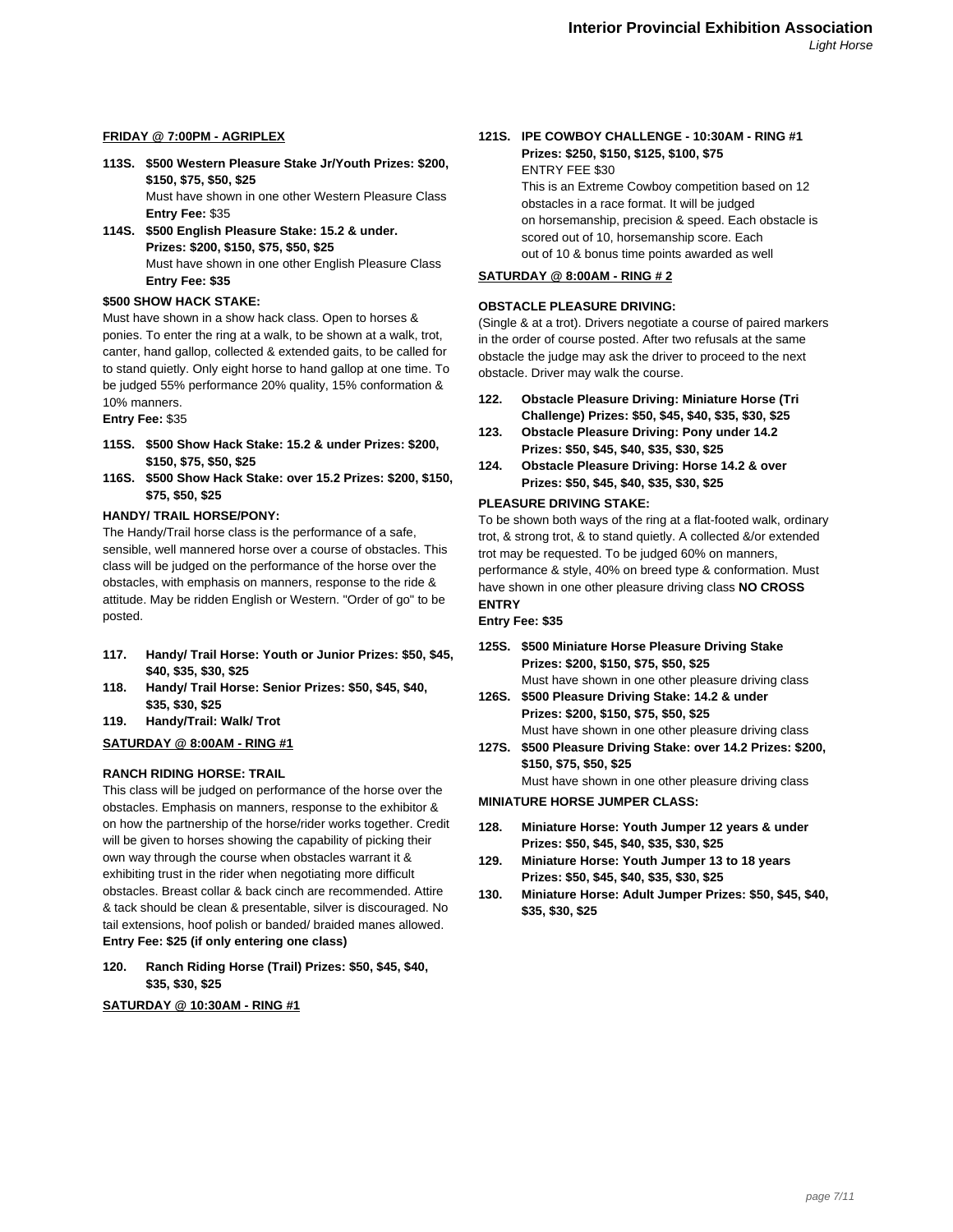# **SATURDAY 1:00PM - RING # 2**

# **COMMAND CLASS:**

**The command class is neither a race nor is it a gymkhana event. It is a competition which exhibits a well-trained, responsive performance horse/pony. Riders must be dressed in suitable Western attire. Entries are eliminated, one at a time at the discretion of the judge as commands are not executed correctly. At no time are ring stewards allowed to partake in the judging or placings of the class. The command to stop from the lope or hand gallop can be given only once in each direction. At no time is the horse/pony to be judged individually or one at a time to decide the class.**

- **131. Open Command Class: Junior /Youth. Prizes: \$50, \$45, \$40, \$35, \$30, \$25**
- **132. Open Command Class: Senior. Prizes: \$50, \$45, \$40, \$35, \$30, \$25**

# **TWO-WAY COMBINATION:**

To be judged as Western Pleasure first. Then change to English equipment. To be judged as English Pleasure Five minutes allowed for change over. Must change boots. Same rider will be allowed one groom, suitably attired. Must remain in line until 5 minute whistle. No wheelbarrows allowed.

- **134. Two Way Combination: Senior Prizes: \$50, \$45, \$40, \$35, \$30, \$25**
- **135. Two Way Combination: Junior or Youth Prizes: \$50, \$45, \$40, \$35, \$30, \$25**

#### **DRESSAGE SEAT EQUITATION:**

Class to enter ring, class will proceed at least once around the ring at each gait –walk, trot &canter & on command, reverse & repeat. They shall then line up on command & execute individual tests at the judge's discretion.

# **136. IPE Open Dressage Seat Equitation Prizes: \$50, \$45, \$40, \$35, \$30, \$25**

# **EQUITATION ENGLISH HUNTER SEAT:**

The class will proceed at least once around the ring - walk, trot, sitting trot & canter & on command, reverse & repeat. They shall then line up on command & execute individual tests at the judge's discretion. The judge may ask questions concerning horsemanship, anatomy of the horse, tack, stable management & any others. Not to JUMP.

Prizes & Ribbons only

#### **137. Equitation English Hunter Seat: Junior**

- **138. Equitation English Hunter Seat: Youth**
- **139. Equitation English Hunter Seat: Sr over 15.2**
- **140. Equitation English Hunter Seat: Sr 15.2 & under**
- **141. Equitation English: Walk Trot**

#### **ENGLISH PLEASURE:**

Open to any breed of Horse/Pony. To be shown at a walk, trot & canter both ways of the ring on a reasonably light contact, to be judged on manners, performance, quality & conformation.

- **142. English Pleasure: Junior/Youth Horse/Pony Prizes: \$50, \$45, \$40, \$35, \$30, \$25**
- **143. English Pleasure: Senior (Stallions & Geldings) Prizes: \$50, \$45, \$40, \$35, \$30, \$25**
- **144. English Pleasure: Senior (mares) Prizes: \$50, \$45, \$40, \$35, \$30, \$25**

# **SATURDAY 7:00PM - AGRIPLEX**

- **145. Hoof & Woof: Light Horse** (No entry fee) Must have Shown in one other class.
- **146S. \$500 Western Pleasure Stake: Prizes: \$200, \$150, \$75, \$50, \$25** Must have shown in one other Western Pleasure Class. **Entry Fee: \$35**
- **147S. \$500 English Pleasure Stake: Junior / Youth Prizes: \$200, \$150, \$75, \$50, \$25** Must have shown in one other English Pleasure Class **Entry Fee**: \$35
- **148S. \$500 English Pleasure Stake: over 15.2. Prizes: \$200, \$150, \$75, \$50, \$25** Must have shown in one other English Pleasure Class **Entry Fee: \$35**

# **SUNDAY 7:30 AM - RING #2**

#### **HANDY/ TRAIL HORSE/PONY STAKE:**

The course will be open to walk 30 minutes before class. The Handy/Trail Horse Class is the performance of a safe, sensible, well-mannered horse over a course of obstacles. This class will be judged on the performance of the horse over the obstacles, with emphasis on manners, response to the ride & attitude. May be ridden English or Western.

**FOR CLASSES 149S &150S -** order of go will be posted Saturday.

- **149S. Handy /Trail Horse: Youth/Junior. Prizes: \$200, \$150, \$100, \$75, \$50**
	- **Entry Fee: \$35**
- **150S. Handy /Trail Horse: Senior Prizes: \$200, \$150, \$100, \$75, \$50, \$25 Prize: HCBC Provincial Championship Entry Fee: \$35**

# **SUNDAY 8:00AM Agriplex**

# **COMBINED DRIVING DERBY STAKE:**

A combination marathon & cone obstacle. The competitor must cross the start line & drive each of numbered obstacles in the proper direction & in the correct numerical order & cross the finish line to stop the time. The total penalty seconds incurred on course are added to the time taken to complete the course for a total penalty score the fastest times are placed in descending order for class placings. The course will be open to walk 30 minutes before class (Trot only course) Canter on course more than 3 strides/ per occurrence + 5 seconds, 3 times canter occurrence - Elimination

**NO CROSS ENTRY Entry Fee: \$35**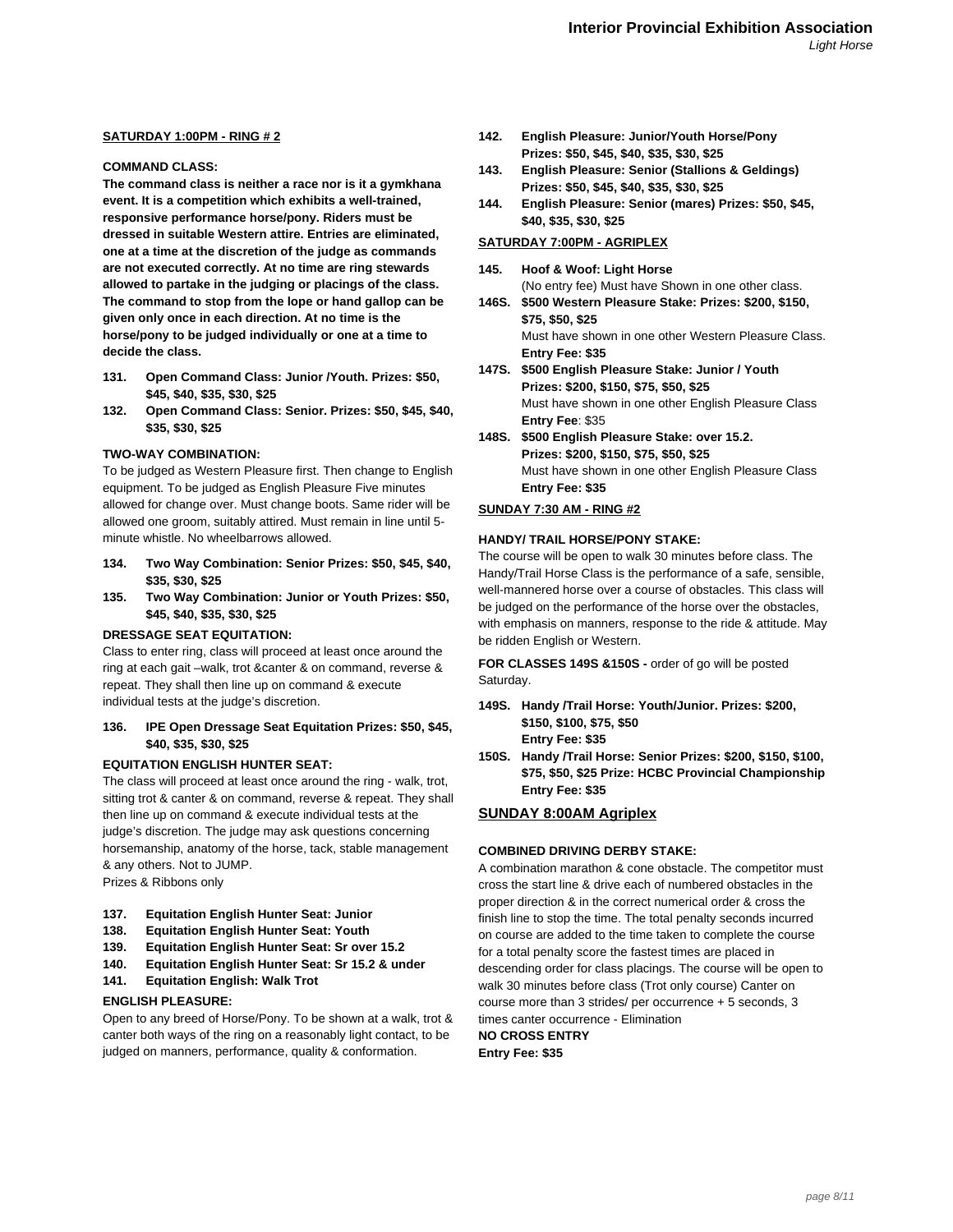- **151S. \$500 Driving Derby: Miniature Prizes: \$200, \$150, \$75, \$50, \$25**
- **152S. \$500 Driving Derby: 14.2 & under Prizes: \$200, \$150, \$75, \$50, \$25**
- **153S. \$500 Driving Derby: over 14.2 Prizes: \$200, \$150, \$75, \$50, \$25**

# **SUNDAY 10:00AM - RING #2**

# **STAKE RACE (IN HARNESS):**

The correct pattern shall be run across the center timing line, turning left or right around the stake at the end, return through the center, turn the opposite way around the other stake, then back through the center, shutting off the time. Failure to follow course or knocking off balls or course marker shall cause a contestant to be eliminated.

- **154. Cart Stake Race: Miniature Horse Prizes: \$50, \$45, \$40, \$35, \$30, \$25**
- **155. Cart Stake Race: 14.2 & under Prizes: \$50, \$45, \$40, \$35, \$30, \$25**
- **156. Cart Stake Race: over 14.2 Prizes: \$50, \$45, \$40, \$35, \$30, \$25**

# **POLE BENDING (IN HARNESS):**

The course may be run starting to the left or right of the pattern, following the line of travel indicated on the pattern.

Failure to follow the correct course shall cause a contestant to be disqualified. a 5-second penalty for each ball knocked down.

- **157. Cart Pole Bending Driving: Miniature Horse Prizes: \$50, \$45, \$40, \$35, \$30, \$25**
- **158. Cart Pole Bending Driving: 14.2 & under Prizes: \$50, \$45, \$40, \$35, \$30, \$25**
- **159. Cart Pole Bending Driving: over 14.2 Prizes: \$50, \$45, \$40, \$35, \$30, \$25**

#### **BARREL RACING (IN HARNESS):**

Knocking off a ball carries a 5- second penalty. Failure to follow course shall cause disqualification. A 5- second penalty for each ball knocked off.

- **160. Cart Barrel Race: Miniature Horse Prizes: \$50, \$45, \$40, \$35, \$30, \$25**
- **161. Cart Barrel Race: 14.2 & under Prizes: \$50, \$45, \$40, \$35, \$30, \$25**
- **162S. Cart Barrel Race: over 14.2 Prizes: \$50, \$45, \$40, \$35, \$30, \$25**

## **MINIATURE HORSE HUNTER CLASSES:**

- **163. TC Miniature Horse: Hunter, Youth 12 years & under Prizes: \$50, \$45, \$40, \$35, \$30, \$25** (Tri Challenge)
- **164. TC Miniature Horse: Hunter, Youth 13 to 18 years Prizes: \$50, \$45, \$40, \$35, \$30, \$25**
- **165. TC Miniature Horse: Hunter, Adult Prizes: \$50, \$45, \$40, \$35, \$30, \$25**
- **166. Miniature Horse: Six Bar Prizes: \$50, \$45, \$40, \$35, \$30, \$25**

Limited to first 10 horses entered

#### **SUNDAY 12:30PM - RING #2**

**167. Walk, Trot, Pleasure: 10 years & under Prize: Prizes & ribbons only**

> To be shown at a walk & trot or jog both ways of the ring. Rider, not eligible for any other class in the show Not to canter or lope. No Entry Fee

**168. Lead Line: 6 years & under Prize: Prizes & ribbons only**

To be shown at a walk & trot both ways in the ring. Rider not eligible for any other class in the show. Handler must be 18 or older. No Entry Fee

**\$500 HUNTER UNDER SADDLE STAKE:** Horse should move with long low strides reaching forward with ease & smoothness, be able to lengthen their stride & cover ground with relaxed, free flowing movement. Judged on performance, condition & conformation. Walk, trot, canter both ways of the ring. May be asked to extend the walk, trot or to hand gallop.

**Entry Fee-** \$35

- **169S. Hunter Under Saddle 15.2 & under Prizes: \$50, \$45, \$40, \$35, \$30, \$25**
- **170S. Hunter Under Saddle over 15.2 Prizes: \$50, \$45, \$40, \$35, \$30, \$25**
- **171. Select Classic Riding: 15.2, & under, open to riders 49 & older Prizes: \$50, \$45, \$40, \$35, \$30, \$25** To be judged as a pleasure class. Non restricted as to tack & attire
- **172. Select Classic Riding Class, over 15.2, open to riders 49 & over Prizes: \$50, \$45, \$40, \$35, \$30, \$25** To be judged as a pleasure class. Non restricted as to tack & attire.
- **173. IPE Open Costume Class (novelty) Prizes: \$50, \$45, \$40, \$35, \$30, \$25** Open to Light & Draft Horses (Div 4) (If using any unsafe costumes, you will be asked to leave the ring) HEADERS REQUIRED
- **174. IPE Open Costume Class (novelty) Miniature Horse Prizes: \$50, \$45, \$40, \$35, \$30, \$25** If using any unsafe costumes, you will be asked to leave the ring HEADERS REQUIRED

#### **RANCH RIDING HORSE (RAIL):**

This is a Walk/jog/lope class & extensions can be requested in the walk & jog, the quality & cadence of the gaits is the major consideration & should mimic the ranch horse that looks like it has a job to do. Natural movement with the ability to extend, come back, stop turn around & stop when asked

#### **Entry Fee: \$25 (if entering only one class)**

**175. Ranch Riding Horse (Rail) Prizes: \$50, \$45, \$40, \$35, \$30, \$25**

#### **GYMKHANA GAMES:**

Deliberate discard of hat may incur elimination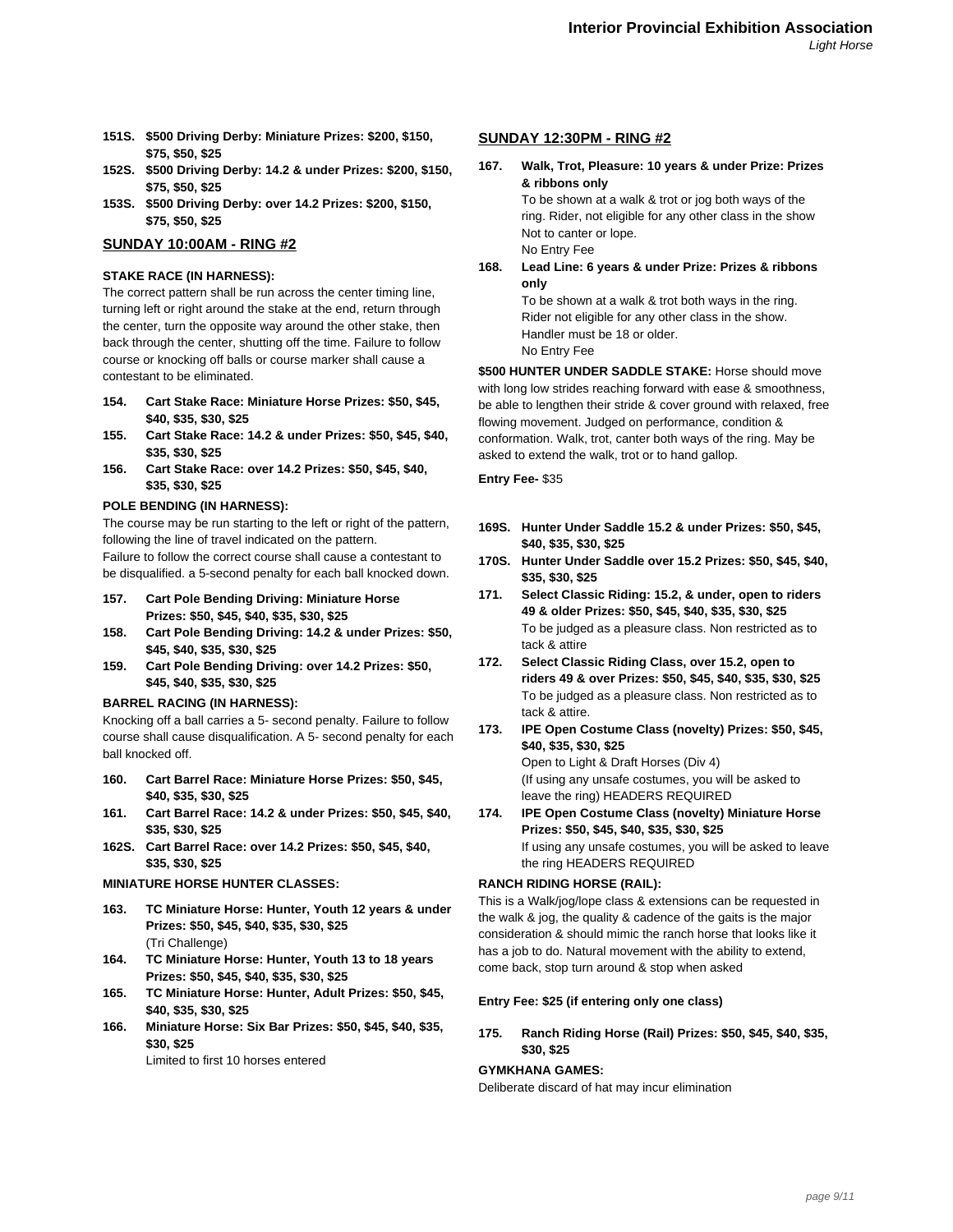## **ENTRY FEES \$18**

**STAKE RACE:** The correct pattern shall be run across the center timing line, turning left or right around the stake at the end, return through the center, turn the opposite way around the other stake, then sprint back through the center, shutting off the time. Failure to follow course or knocking down a stake or course marker shall cause a contestant to be eliminated.

- **176. Stake Race Junior Prizes: \$50, \$45, \$40, \$35, \$30, \$25**
- **177. Stake Race Youth Prizes: \$50, \$45, \$40, \$35, \$30, \$25**
- **178. Stake Race Senior Prizes: \$50, \$45, \$40, \$35, \$30, \$25**

#### **POLE BENDING:**

The course may be run starting to the left or right of the pattern, following the line of travel indicated on the pattern. Failure to follow the correct course shall cause a contestant to be disqualified. A 5 - second penalty for each pole knocked down.

- **179. Pole Bending Junior Prizes: \$50, \$45, \$40, \$35, \$30, \$25**
- **180. Pole Bending Youth Prizes: \$50, \$45, \$40, \$35, \$30, \$25**
- **181. Pole Bending Senior Prizes: \$50, \$45, \$40, \$35, \$30, \$25**

#### **FLAG RACE:**

The correct pattern shall be: to run across the timing line to the first barrel, passing either to the right or left of it, picking up the flag stick, run to the second barrel, turning around it either to the left or right, then sprint to the timing line, returning the flag stick to the open ended barrel while passing. The competitor may follow a figure 8 pattern, or not. Failure to follow the course, knocking over a barrel, or failing to return the flag to the open barrel, shall cause a contestant to be eliminated.

- **182. Flag Race Junior Prizes: \$50, \$45, \$40, \$35, \$30, \$25**
- **183. Flag Race Youth Prizes: \$50, \$45, \$40, \$35, \$30, \$25**
- **184. Flag Race Senior Prizes: \$50, \$45, \$40, \$35, \$30, \$25 BARREL RACING:**

Knocking over a barrel carries a 5 second penalty. Failure to follow course shall cause disqualification. A contestant may touch the barrel with his/her hands in barrel racing.

- **185. Barrel Race Junior Prizes: \$50, \$45, \$40, \$35, \$30, \$25**
- **186. Barrel Race Youth Prizes: \$50, \$45, \$40, \$35, \$30, \$25**
- **187. Barrel Race Senior Prizes: \$50, \$45, \$40, \$35, \$30, \$25**